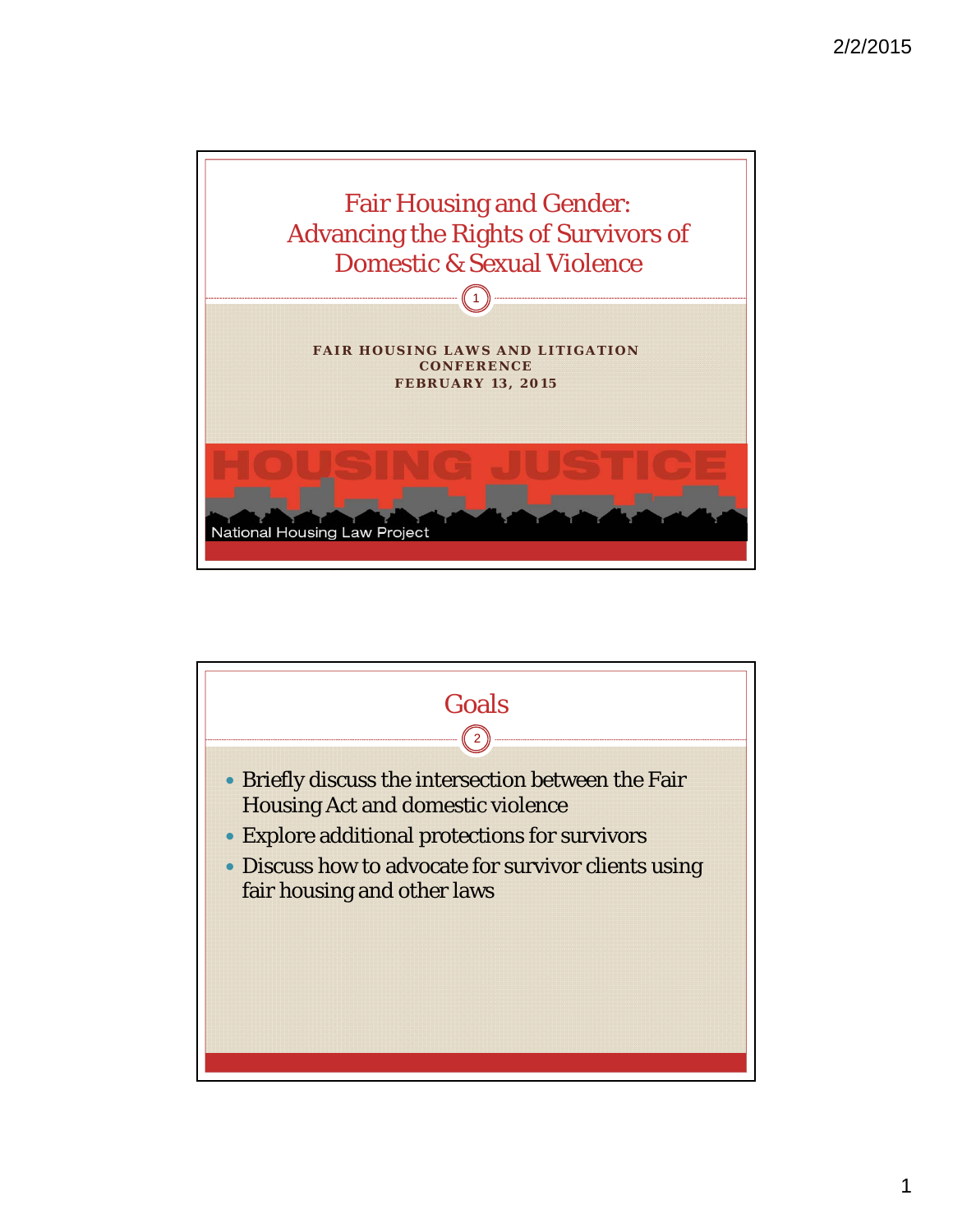

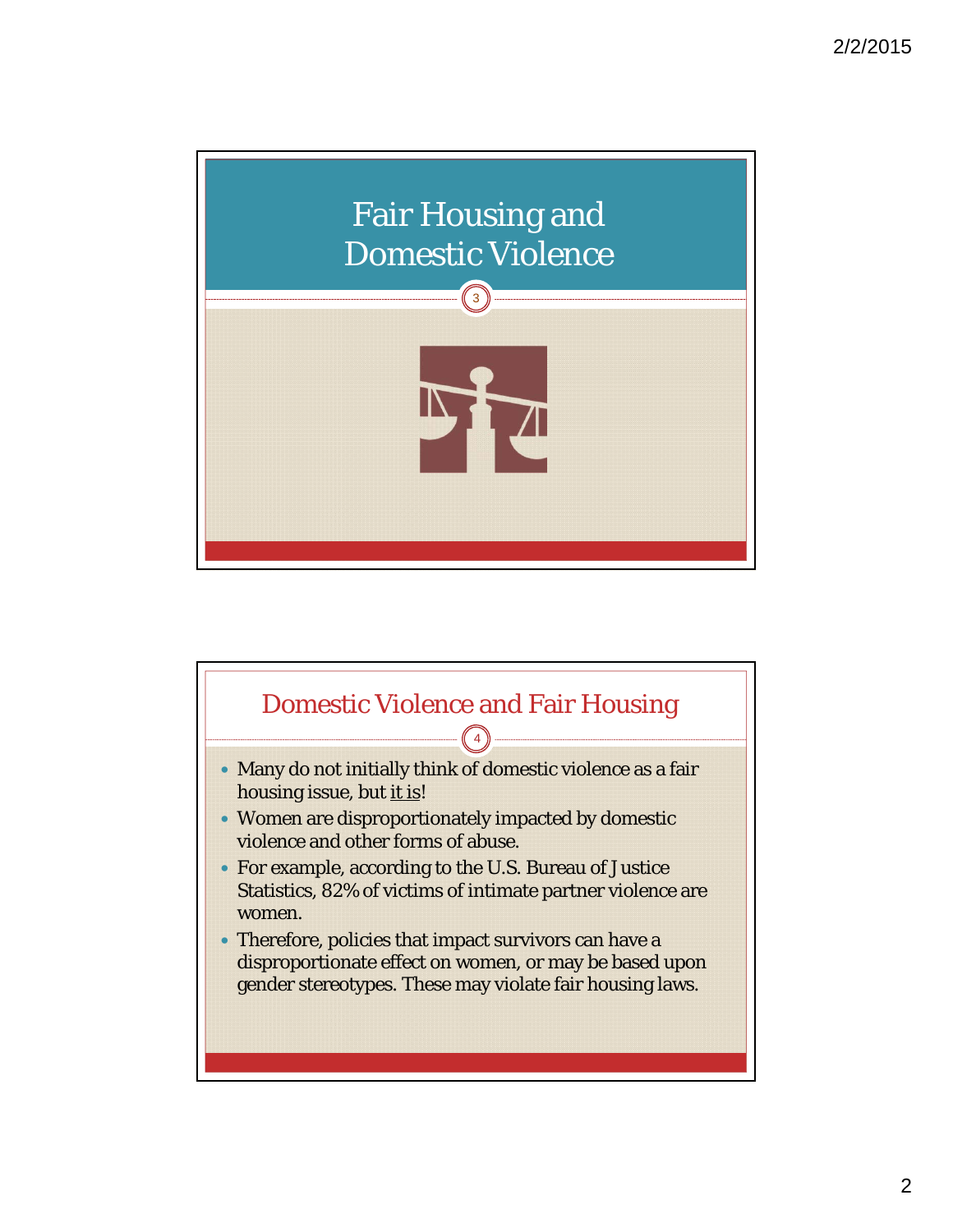

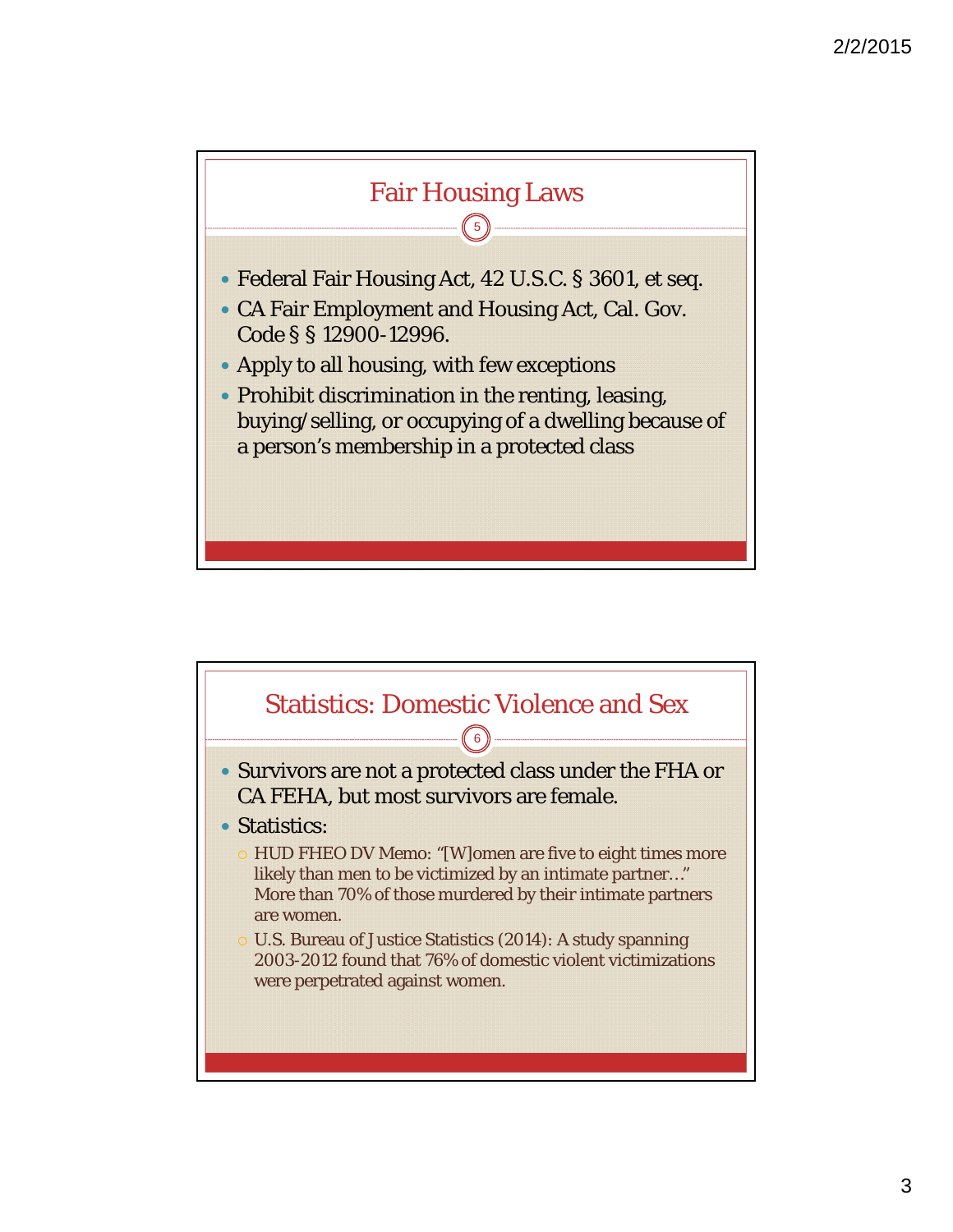

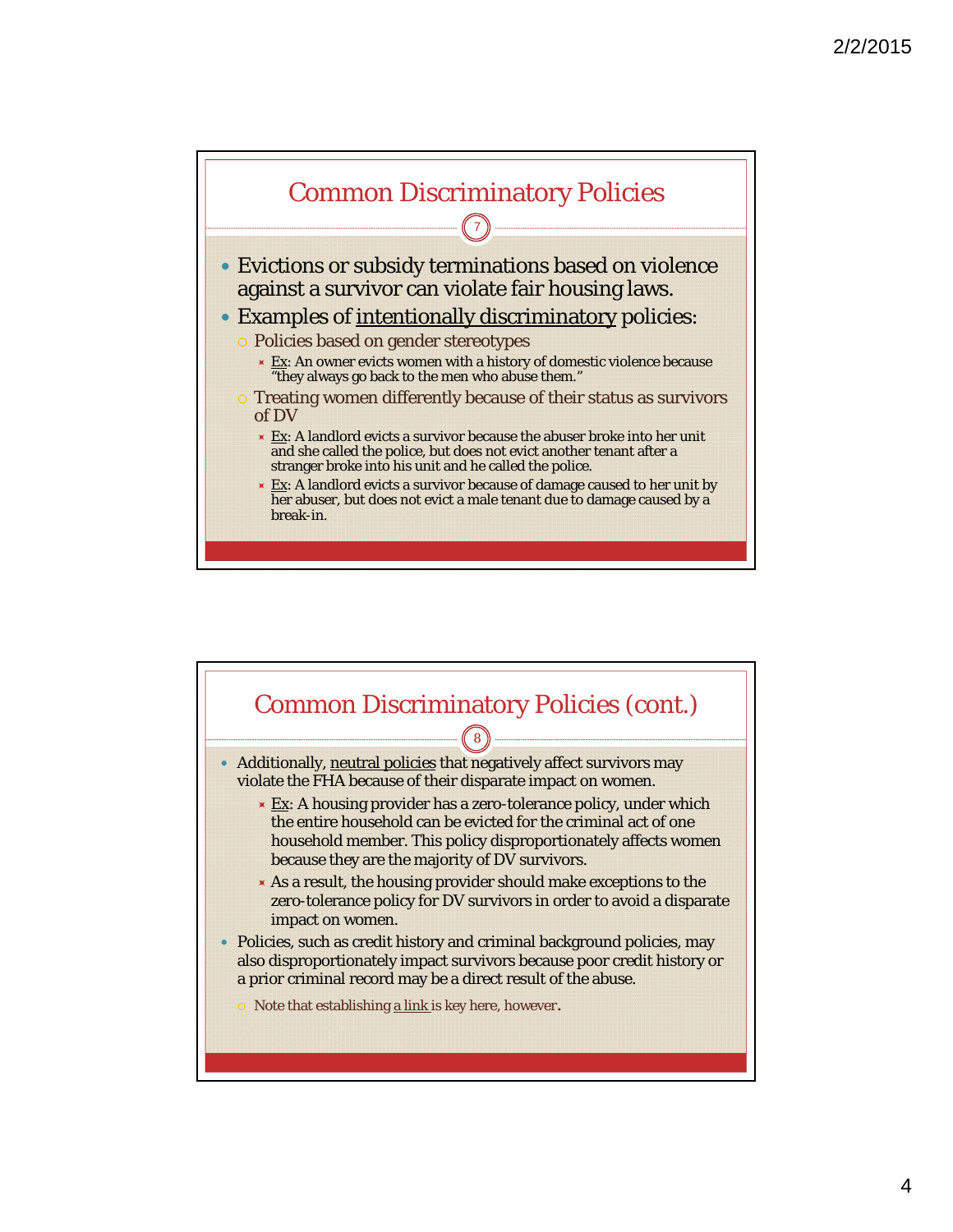

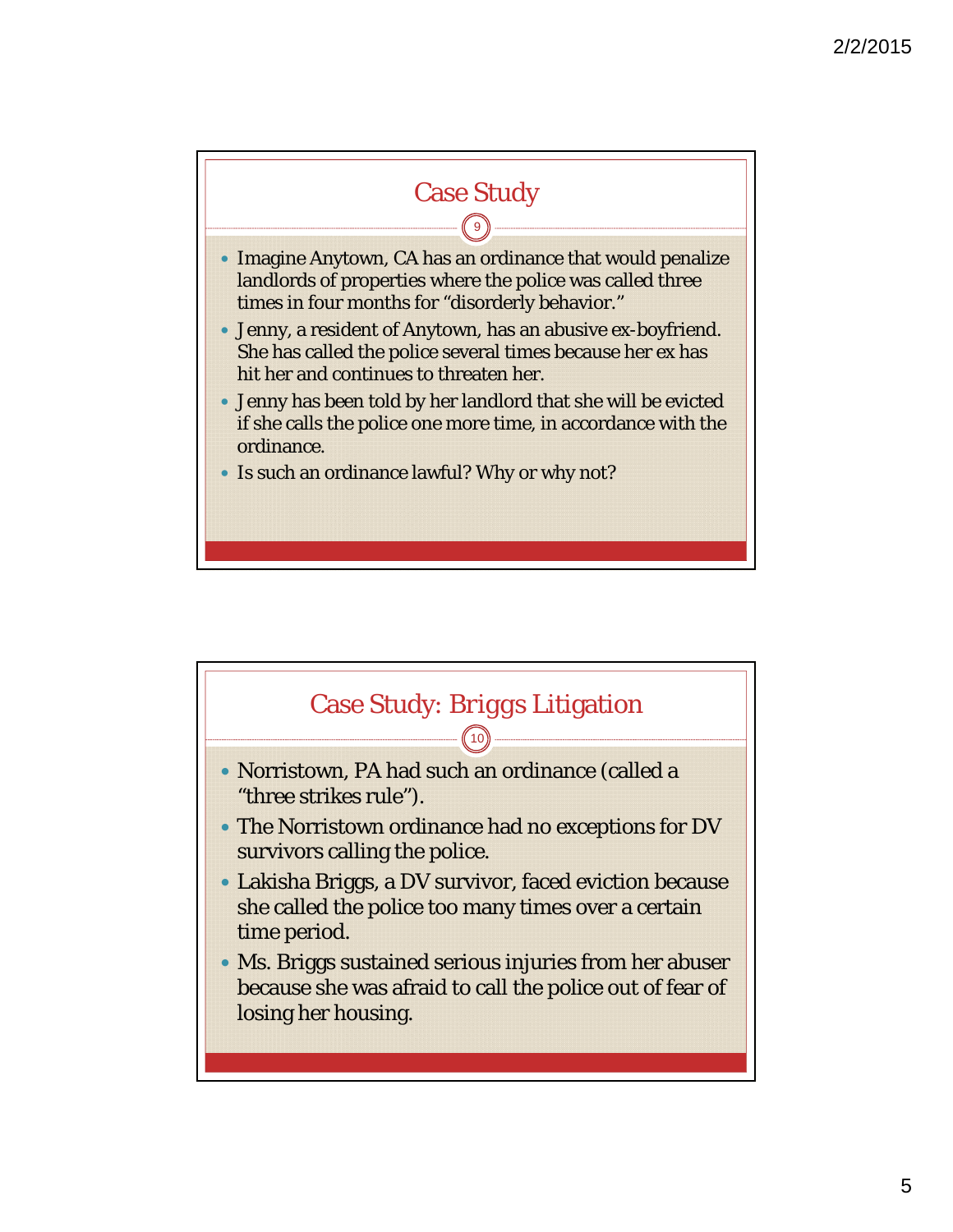

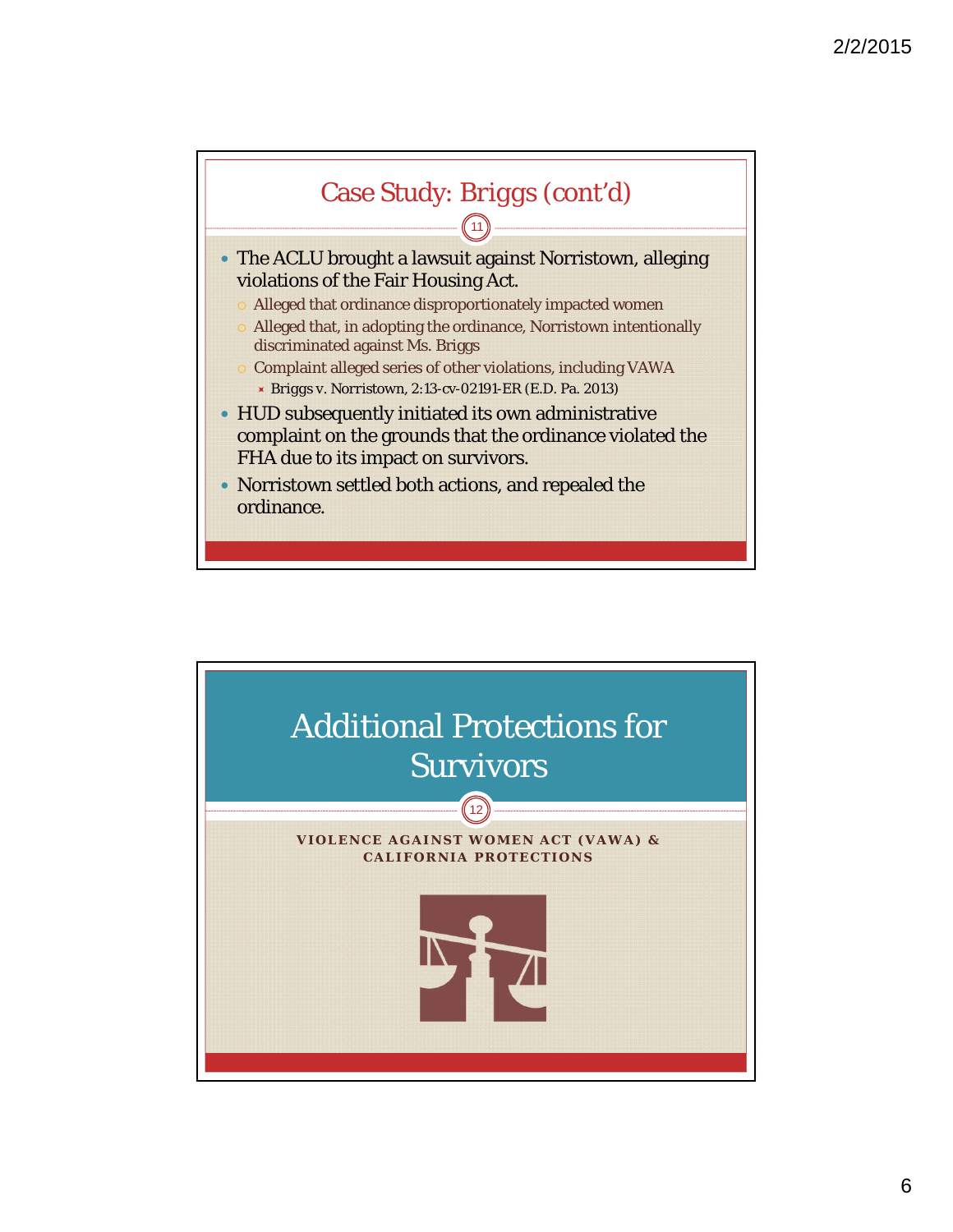## What is the Violence Against Women Act?  $(13)$

- VAWA protects individuals who are applying for or living in federally subsidized housing from discrimination due to acts of domestic violence, dating violence, sexual assault, and stalking committed against them.
- Applies to men and women
- Only applies to federally subsidized housing programs E.g., Section 8 Vouchers, public housing, etc.
- VAWA 2013 expands protections to include survivors of sexual assault, LGBT survivors, and all members of a survivor's household (beyond relatives), among other important changes.

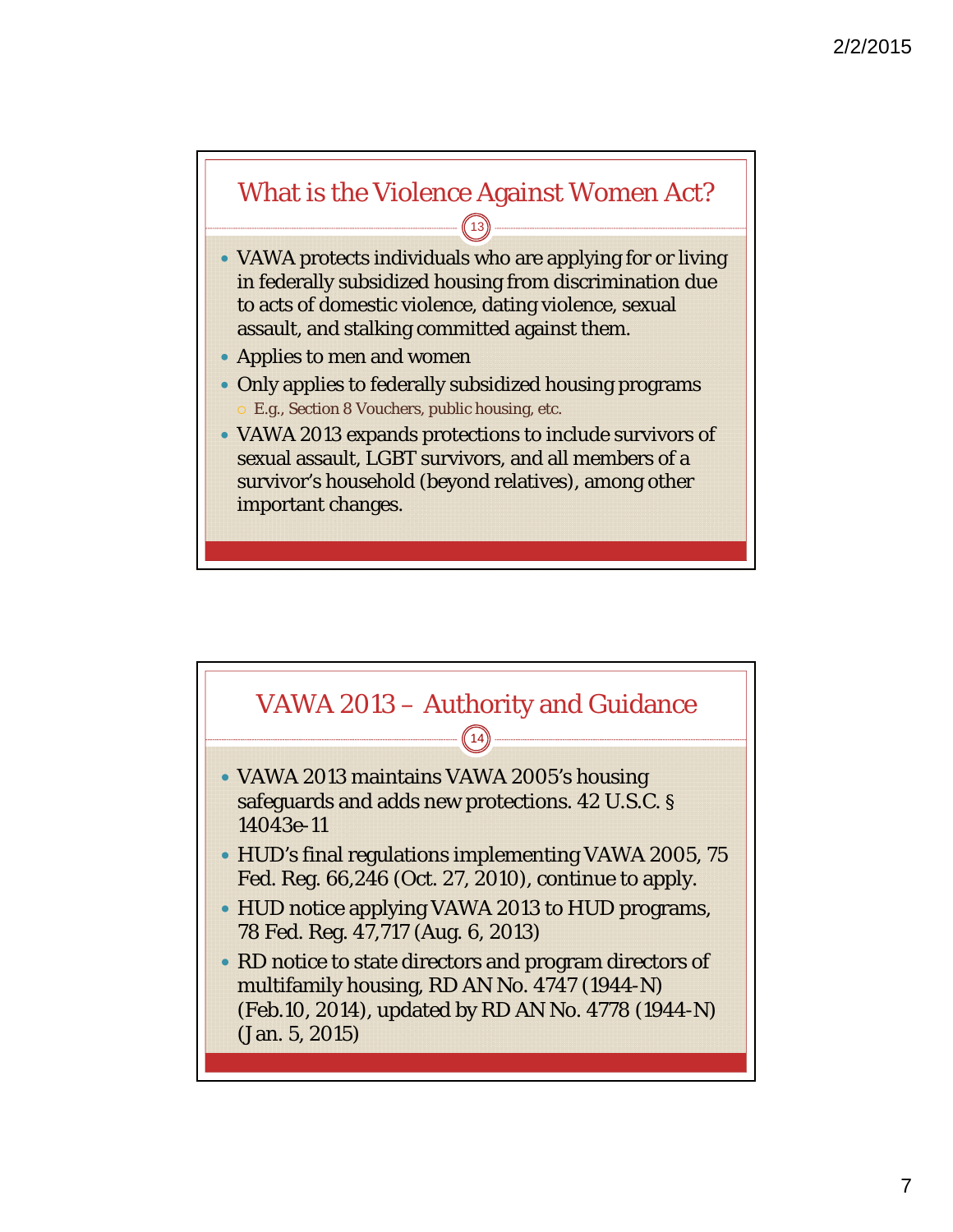

- Housing authorities, landlords, and owners cannot deny admission/assistance or terminate/evict a survivor of domestic violence, dating violence, sexual assault, or stalking because of the violence committed against him/her.
- A housing authority or landlord can bifurcate a survivor's lease to remove the abuser while the survivor remains in the unit.
	- If abuser was the only individual eligible for a housing subsidy, VAWA 2013 provides those who remain in the unit the opportunity to establish eligibility for the current unit or another unit covered by VAWA 2013 (or to find new housing).
- A housing authority can allow a survivor family to move to another jurisdiction with a Section 8 voucher, even before the lease term has expired, if the family has complied with other program requirements and the family is moving to safety.
- VAWA 2013 requires that federal agencies with covered programs adopt model emergency transfer plans.

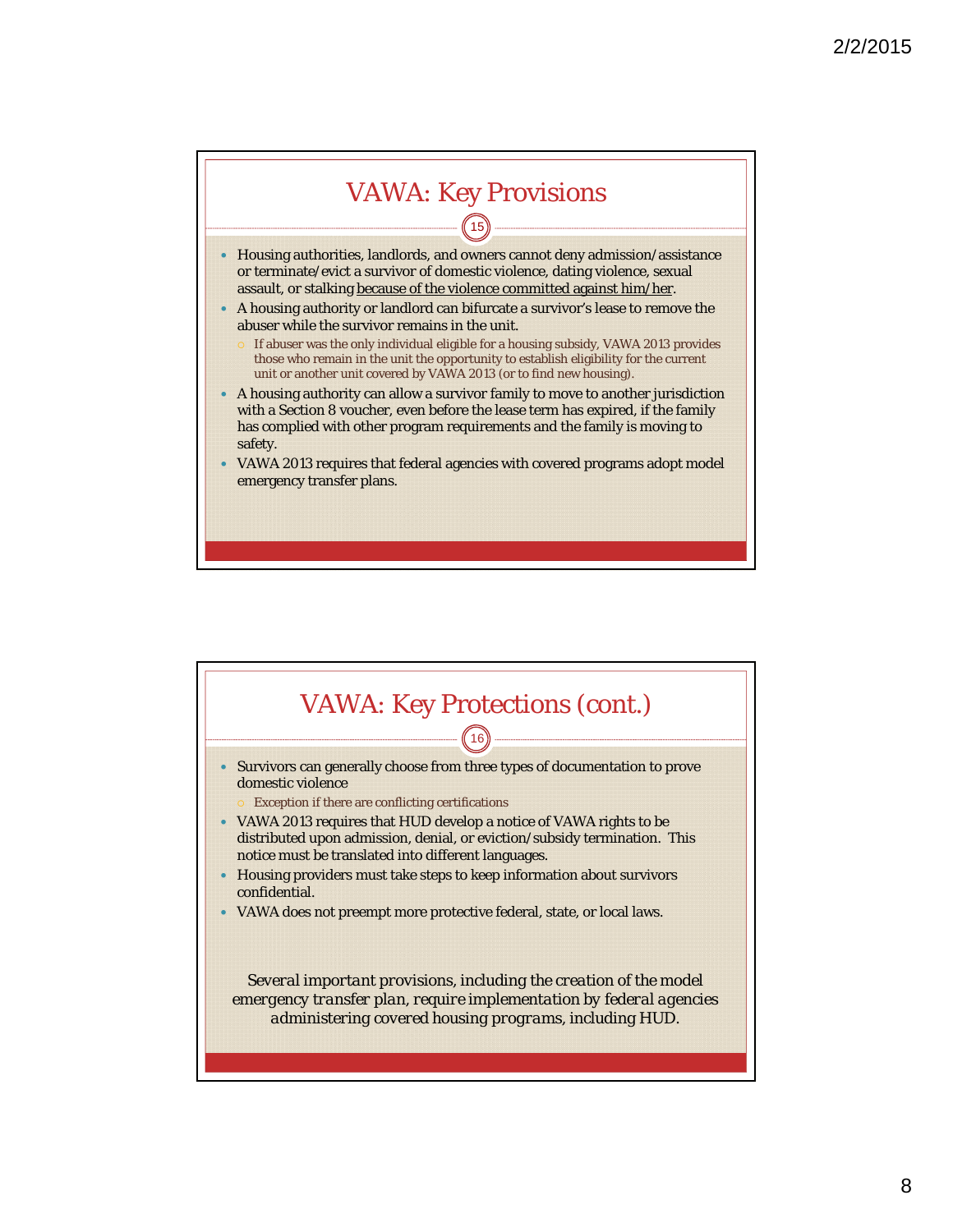

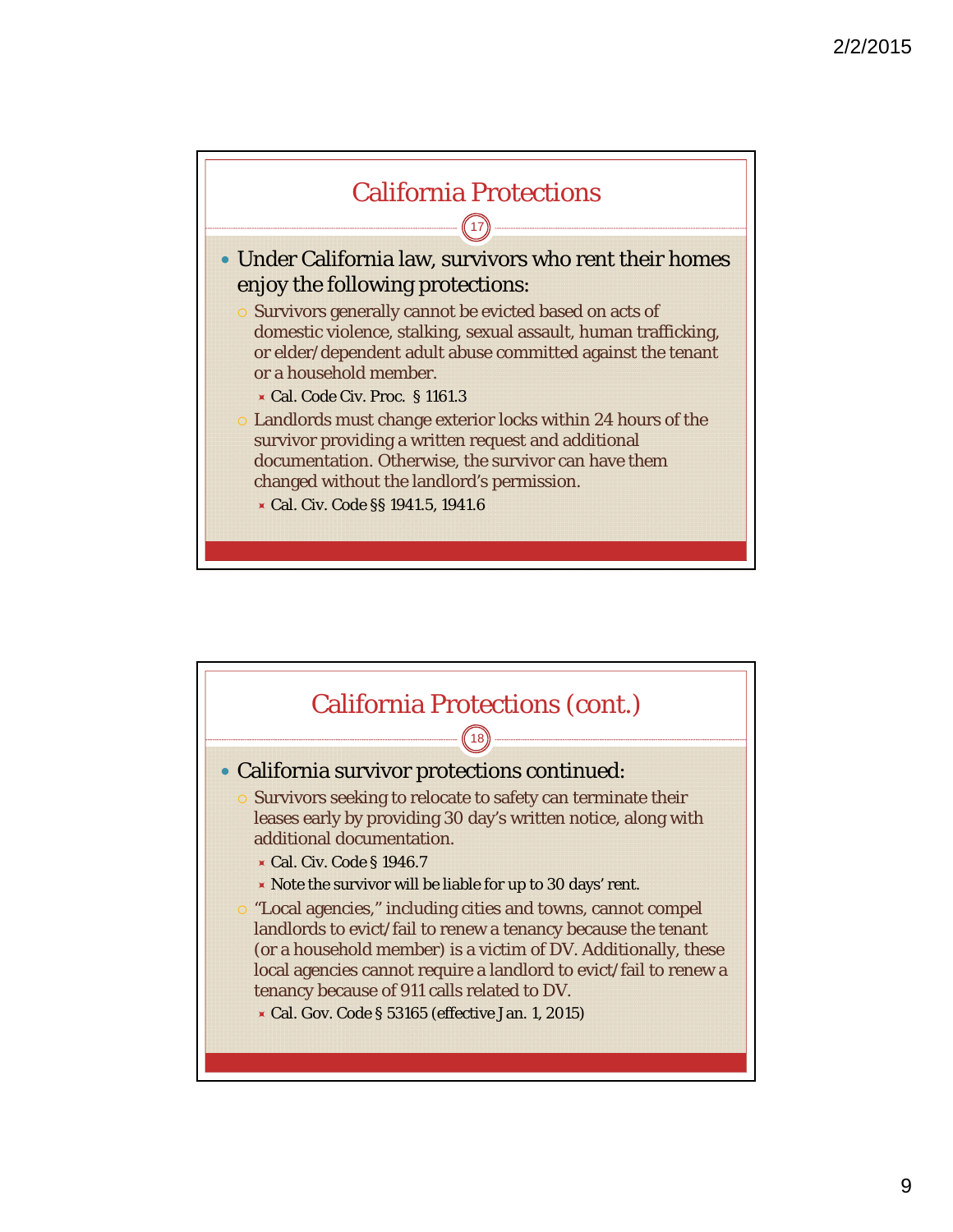## Jenny  $\textcircled{\scriptsize{19}}$

- Jenny rents an apartment in Sacramento. She is divorced, and resides with her two minor children. Jenny has previously allowed her ex-husband to visit their children at the apartment. Recently, the ex-husband has become violent towards her. Despite telling her ex he is no longer welcome, he has begun showing up at the unit unannounced. Afraid for the safety of herself and her children, Jenny has called the police on several occasions.
- Scenario 1: Jenny's landlord is now seeking to evict her because of unit damage caused during one of her ex's violent episodes. What can Jenny do to defend the eviction? Does it matter if the unit is subsidized?

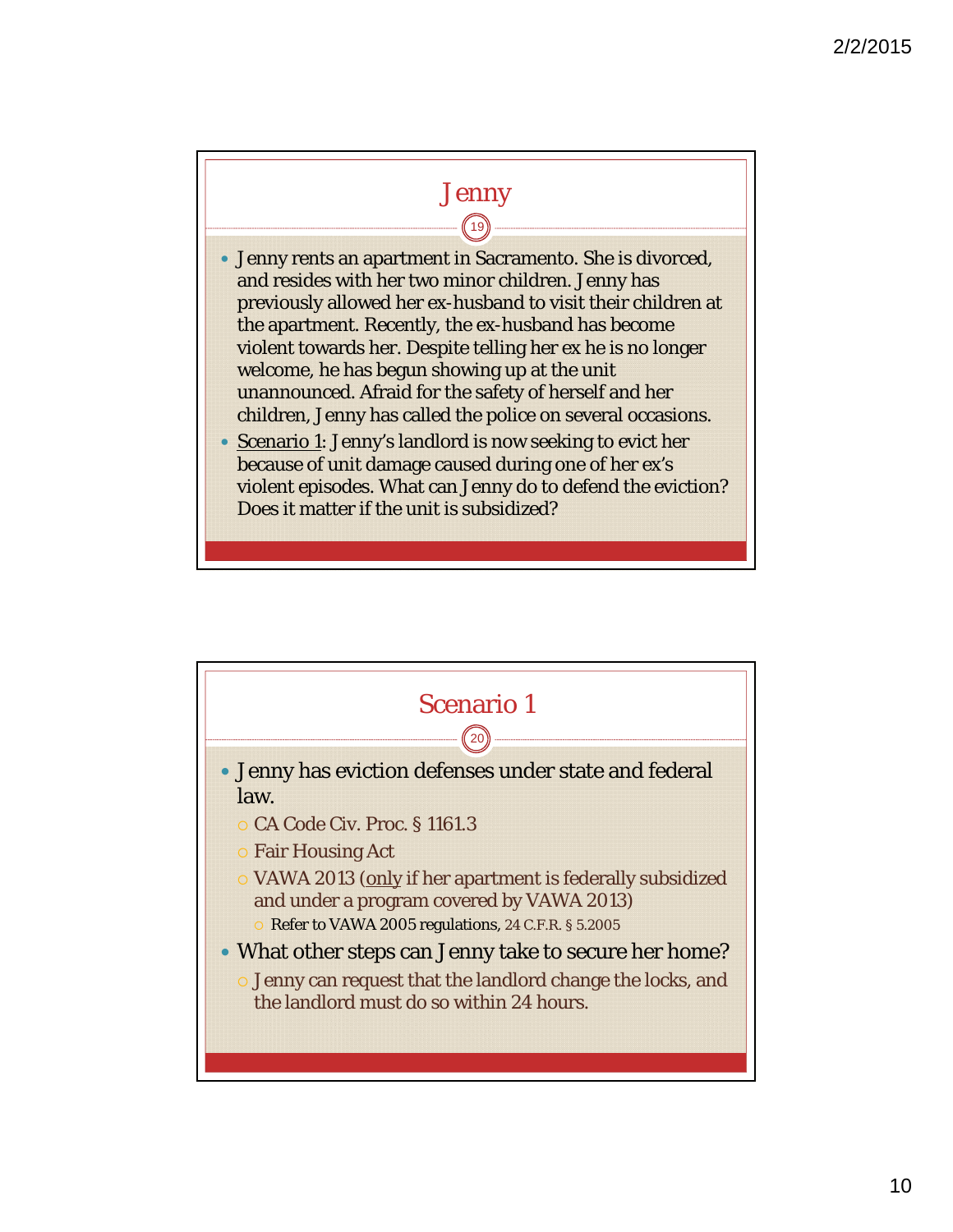

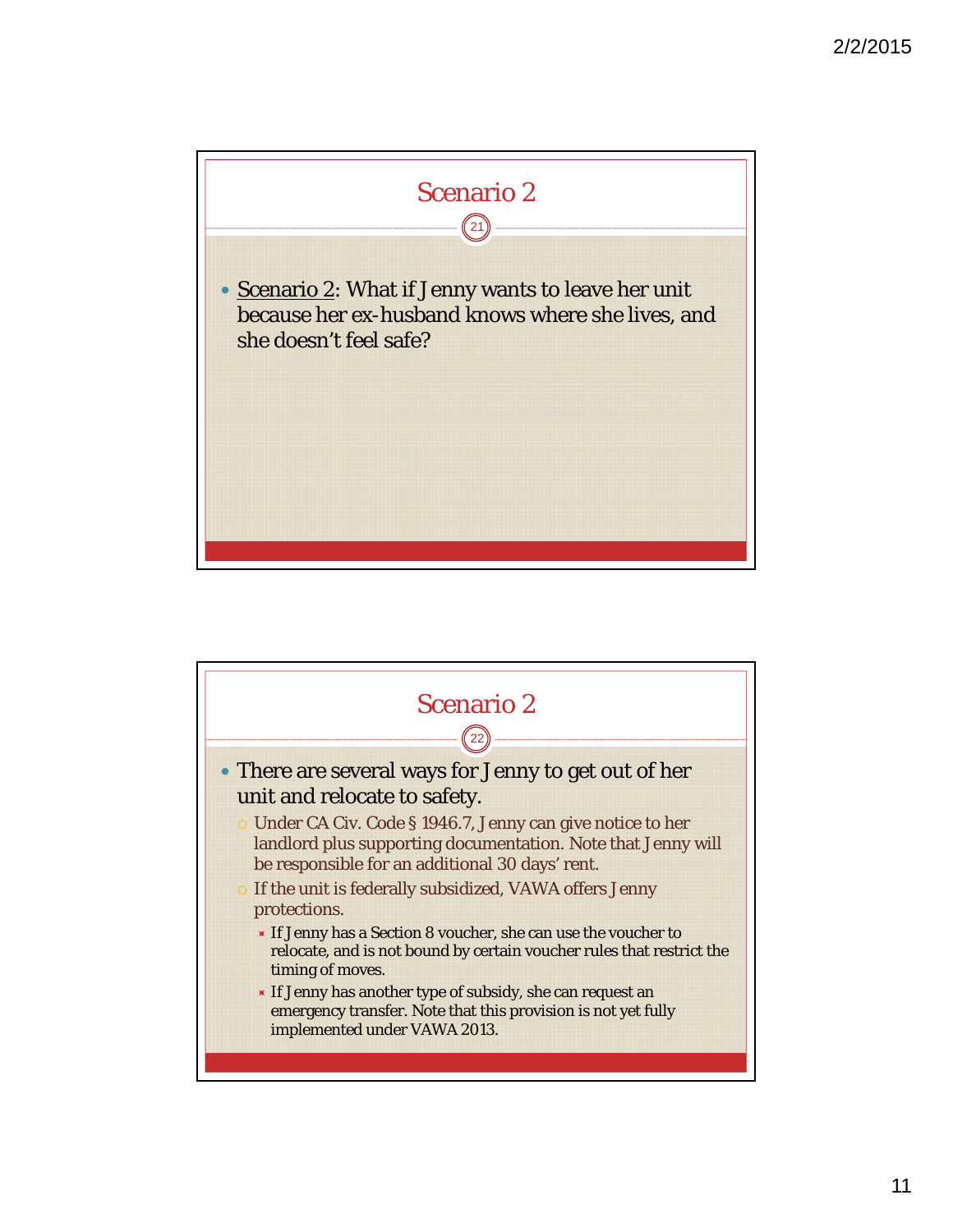

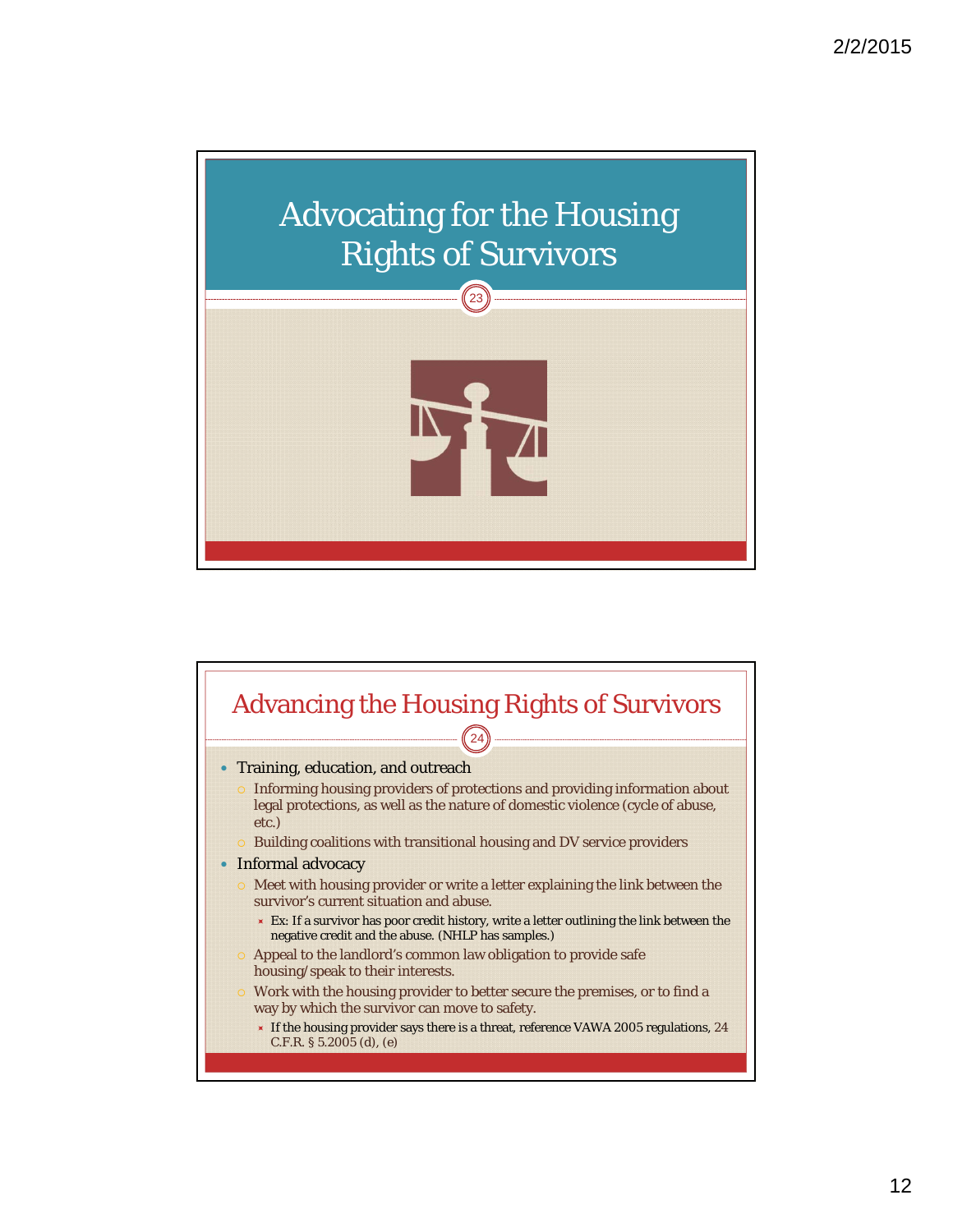